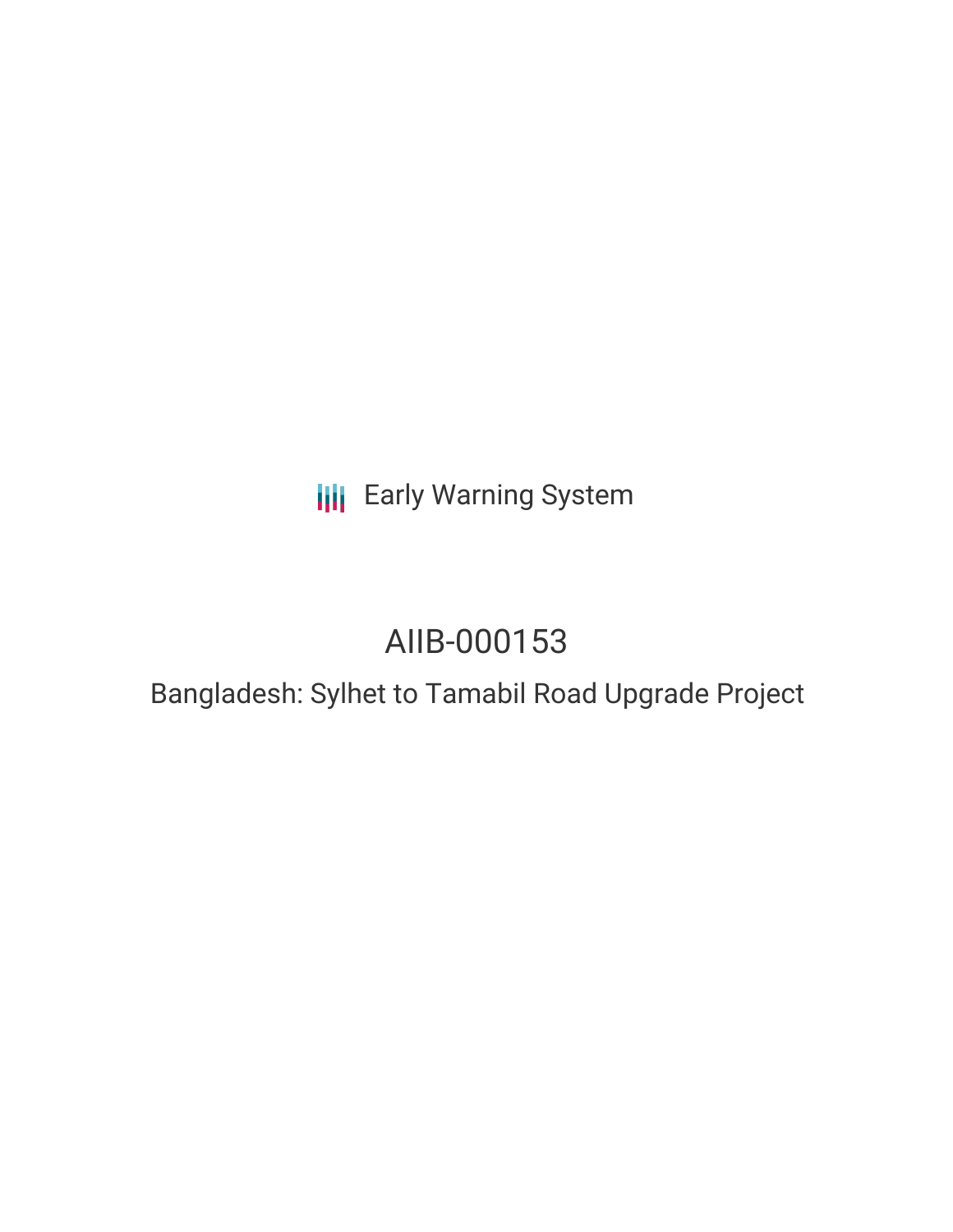

## **Quick Facts**

| <b>Countries</b>                | Bangladesh                                                                                  |
|---------------------------------|---------------------------------------------------------------------------------------------|
| <b>Specific Location</b>        | Sylhet, Tamabil                                                                             |
| <b>Financial Institutions</b>   | Asian Infrastructure Investment Bank (AIIB)                                                 |
| <b>Status</b>                   | Approved                                                                                    |
| <b>Bank Risk Rating</b>         | A                                                                                           |
| <b>Voting Date</b>              | 2020-04-03                                                                                  |
| <b>Borrower</b>                 | Ministry of Roads, Transport and Bridges, Government of the People's Republic of Bangladesh |
| <b>Sectors</b>                  | Transport                                                                                   |
| <b>Potential Rights Impacts</b> | Housing & Property, Labor & Livelihood                                                      |
| <b>Investment Type(s)</b>       | Grant, Loan                                                                                 |
| <b>Investment Amount (USD)</b>  | \$404.80 million                                                                            |
| <b>Loan Amount (USD)</b>        | $$404.00$ million                                                                           |
| <b>Grant Amount (USD)</b>       | \$0.80 million                                                                              |
| <b>Project Cost (USD)</b>       | \$585.30 million                                                                            |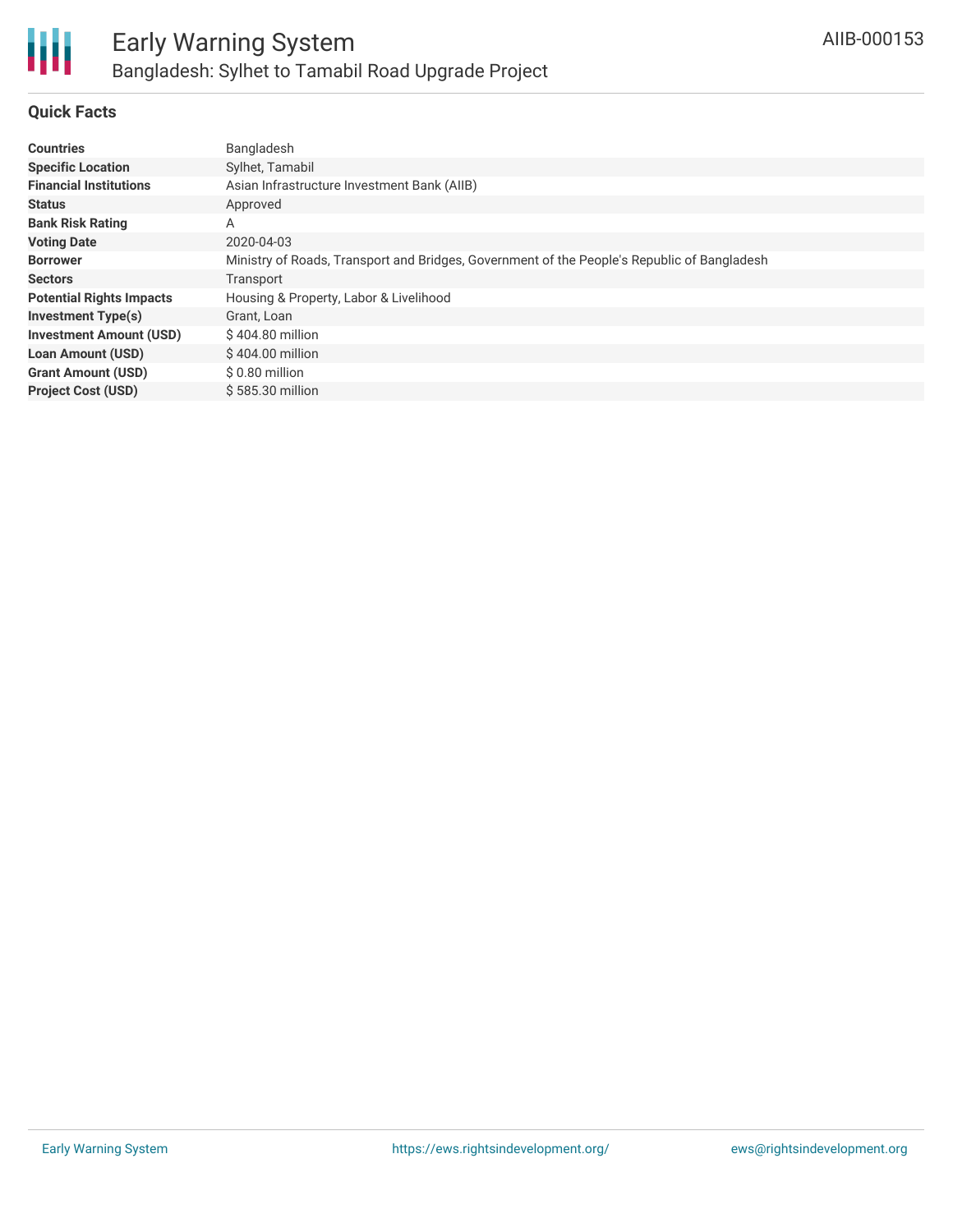## **Project Description**

The project objective is to improve intercity connectivity in Bangladesh and cross-border connectivity between Bangladesh and India by upgrading Bangladesh National Highway N2 between Sylhet and Tamabil. More than 2.5 million tons of stone and two million tons of coal enter Bangladesh through the border post at Tamabil. Main import items are coal, limestone, boulder, stone, glass sand, fruits and raw hides. Export items include food and beverage items, plastic goods and bricks.

The financial support will be used to finance for upgrading the Sylhet- Tamabil Road (56.95 km) from an existing 2-lane highway to a 4-lane Highway with the provision of slow moving vehicular traffic (SMVT) lane on both sides. It would serve as an important part of the Asian Highway (AH1 & AH2), BIMSTEC Corridor (Corridor 3) and the SAARC Highway Corridor (SHC 5). The development of the road will enhance the facilitation of faster and safer movements of passenger and cargo. The project will finance: (a) road construction and operation and maintenance works, (b) consulting services; and (c) institutional development and project management support

The project will significantly upgrade critical infrastructure to improve connectivity between Tamabil and Sylhet and even Dhaka. It will play a large role in unlocking the potential to increase cross-border trade between Bangladesh and India, Bhutan and even the southwestern part of China. The road project will primarily facilitate economic connectivity from the border to important economic hubs in the country, particularly, Dhaka and Sylhet. The road is particularly important in reducing logistical costs of construction materials (the country is one of the major exporters of cement and glass in the region). Additionally, the upgraded road will help develop tourism potential in the Sylhet Division, thus generating economic opportunities for the local population.

AIIB's involvement in the project would help the client strengthen its capacity in addressing transport challenges including improving technical solutions on road capacity and safety and managing fiduciary, social and environmental risks in line with international good practice. Specifically, the introduction of new processing technologies of bitumen material and cold mix practices will potentially allow more private sector participation and community involvement in road maintenance. Moreover, AIIB's sizable financial support fills the crucial financing gap that the GoB faces in developing its road infrastructure.The project, as the first AIIB stand-alone transport project in Bangladesh, will open AIIB's business in the transport sector and provide an opportunity for the Bank to gain experience in cross-border connectivity within the South Asian region.

Expected Beneficiaries:

i) Passengers and freight transportation to and from Tamabil City and crossing the Tamabil border from both the India and Bangladesh borders

ii) Tourists to the Tamabil area, individuals, households and small shop owners

iii) The cement and garment and other industries in Bangladesh as well as the mining industry in India are expected to benefit from the improved road services

## **ENVIRONMENTAL AND SOCIAL INFORMATION**

The AIIB's Environmental and Social Policy (ESP), including the Environmental and Social Standards (ESS) and Environmental and Social Exclusion List (ESEL) are applicable for the proposed project. The Project has been assigned Category A in accordance with the ESP due to the scale and complexity of the involuntary resettlement (approximately 620 residential units, 914 commercial units and 170 units having both residence and shops) involved.

An Environmental and Social Assessment (ESIA) including the management plan (ESMP) has been prepared, which details mitigation measures to address various environmental and social impacts due to the project. Furthermore, a climate risk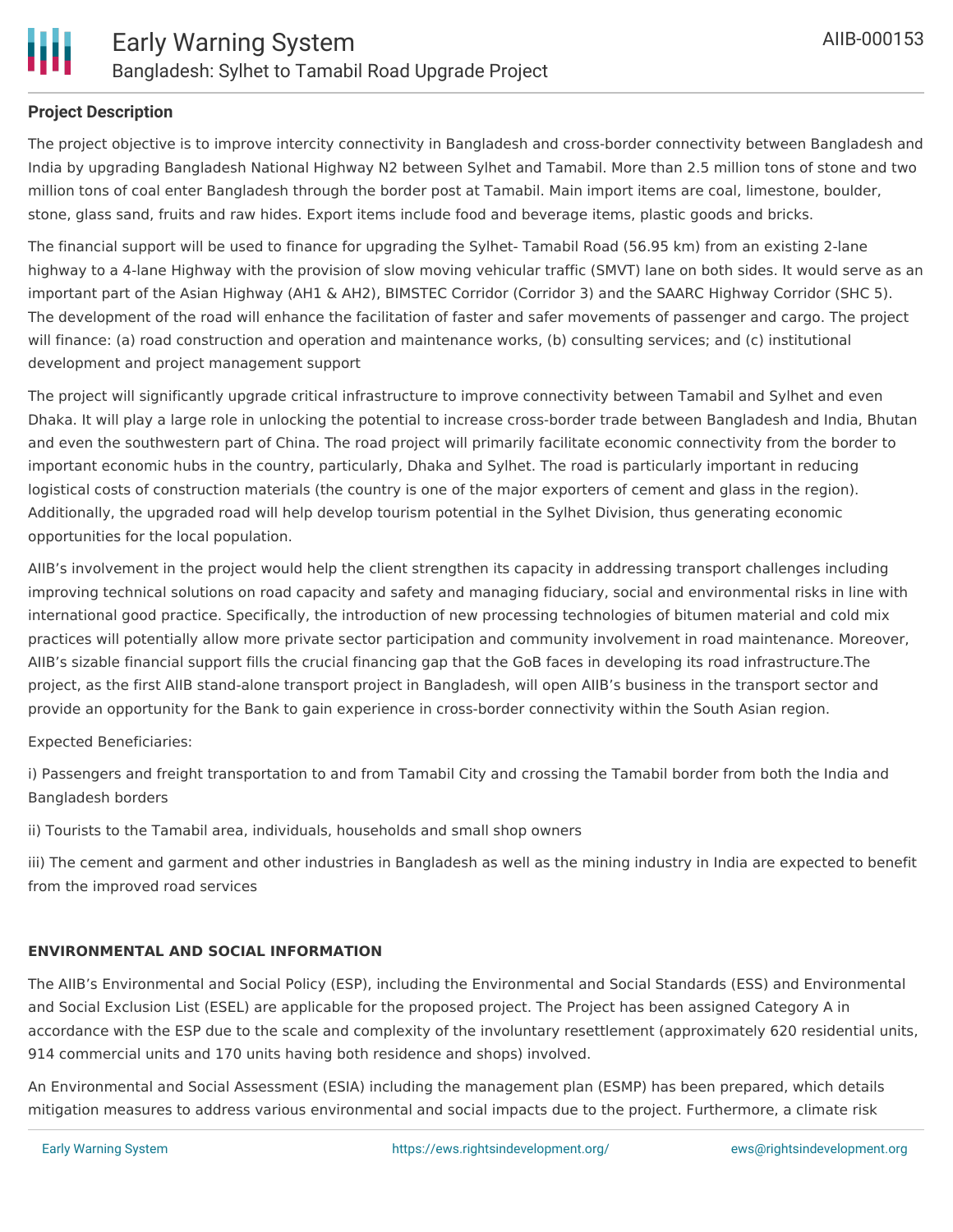

## **Investment Description**

Asian Infrastructure Investment Bank (AIIB)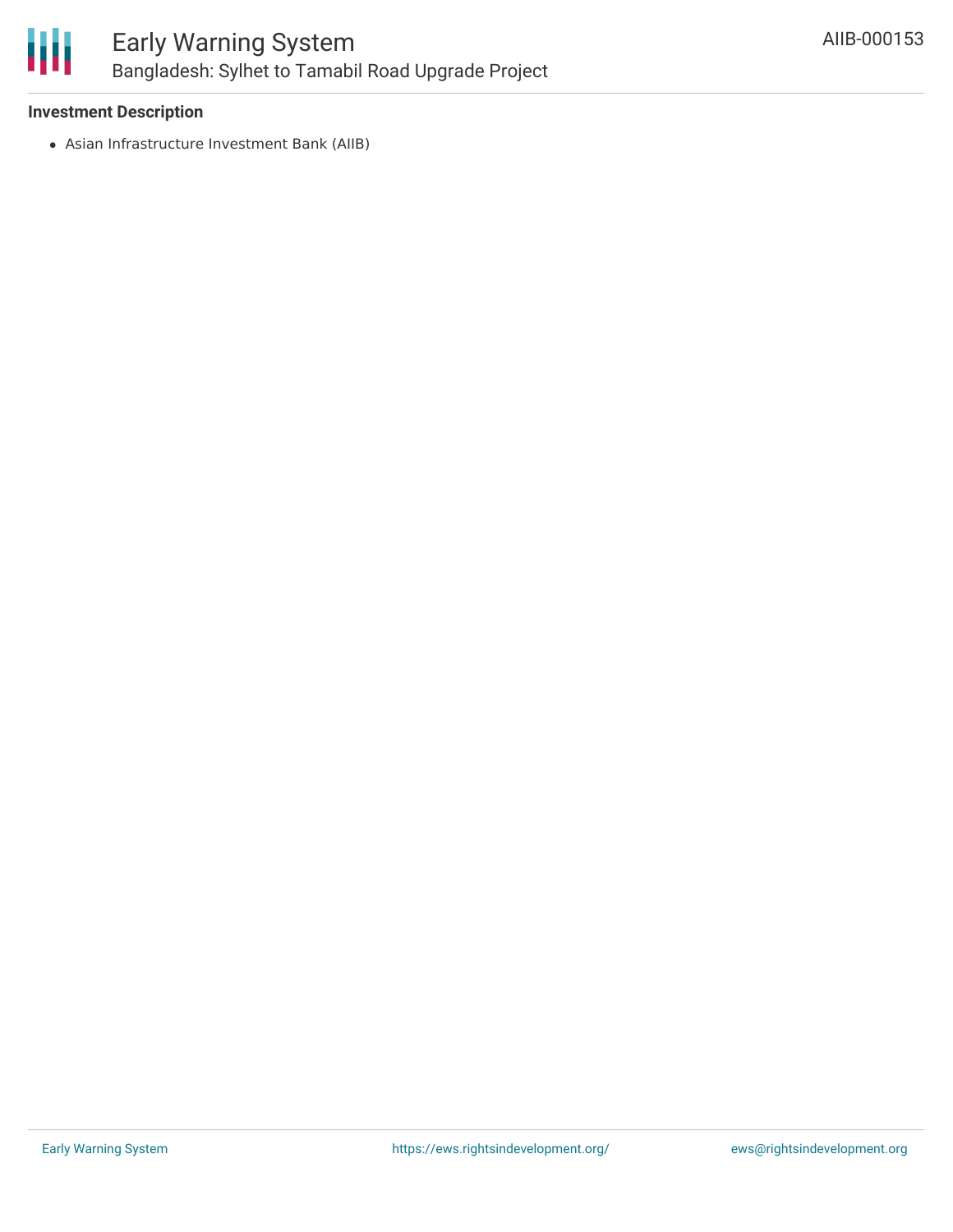### **Contact Information**

## **PROJECT TEAM LEADER**

Andres Pizarro,

Senior Investment Operations Specialist – Transport,

#### [andres.pizarro@aiib.org](mailto:andres.pizarro@aiib.org)

#### **BORROWER**

Md. Shahriar Kader Siddiky,

Joint Secretary, Wing Chief, People's Republic of Bangladesh

#### [sksiddiky200@yahoo.com](mailto:sksiddiky200@yahoo.com)

#### **IMPLEMENTING ENTITY**

Md. Shahriar Kader Siddiky,

Joint Secretary, Wing Chief, Economic Relations Division, People's Republic of Bangladesh

#### [sksiddiky200@yahoo.com](mailto:sksiddiky200@yahoo.com)

#### ACCESS TO INFORMATION

You can submit an information request for project information at: https://www.aiib.org/en/contact/informationrequest/index.html

#### ACCOUNTABILITY MECHANISM OF AIIB

The AIIB has established the Accountability Mechanism for Project-Affected People (PPM). The PPM provides an opportunity for an independent and impartial review of submissions from Project-affected people who believe they have been or are likely to be adversely affected by AIIBÕs failure to implement the ESP in situations when their concerns cannot be addressed satisfactorily through Project level GRMs or AIIB Management processes.Two or more project-affected people can file a complaint. Under the current AIIB policy, when the bank co-finances a project with another development bank, it may apply the other bank's standards. You can refer to the Project Summary Information document to find out which standards apply. You can learn more about the PPM and how to file a complaint at: https://www.aiib.org/en/about-aiib/who-we-are/project-affectedpeoples-mechanism/how-we-assist-you/index.html

The complaint submission form can be accessed in Arabic, Bahasa Indonesia, Bengali, Chinese, English, Tagalog, Hindi, Nepali, Russian, Turkish, or Urdu. The submission form can be found at: https://www.aiib.org/en/about-aiib/who-we-are/projectaffected-peoples-mechanism/submission/index.html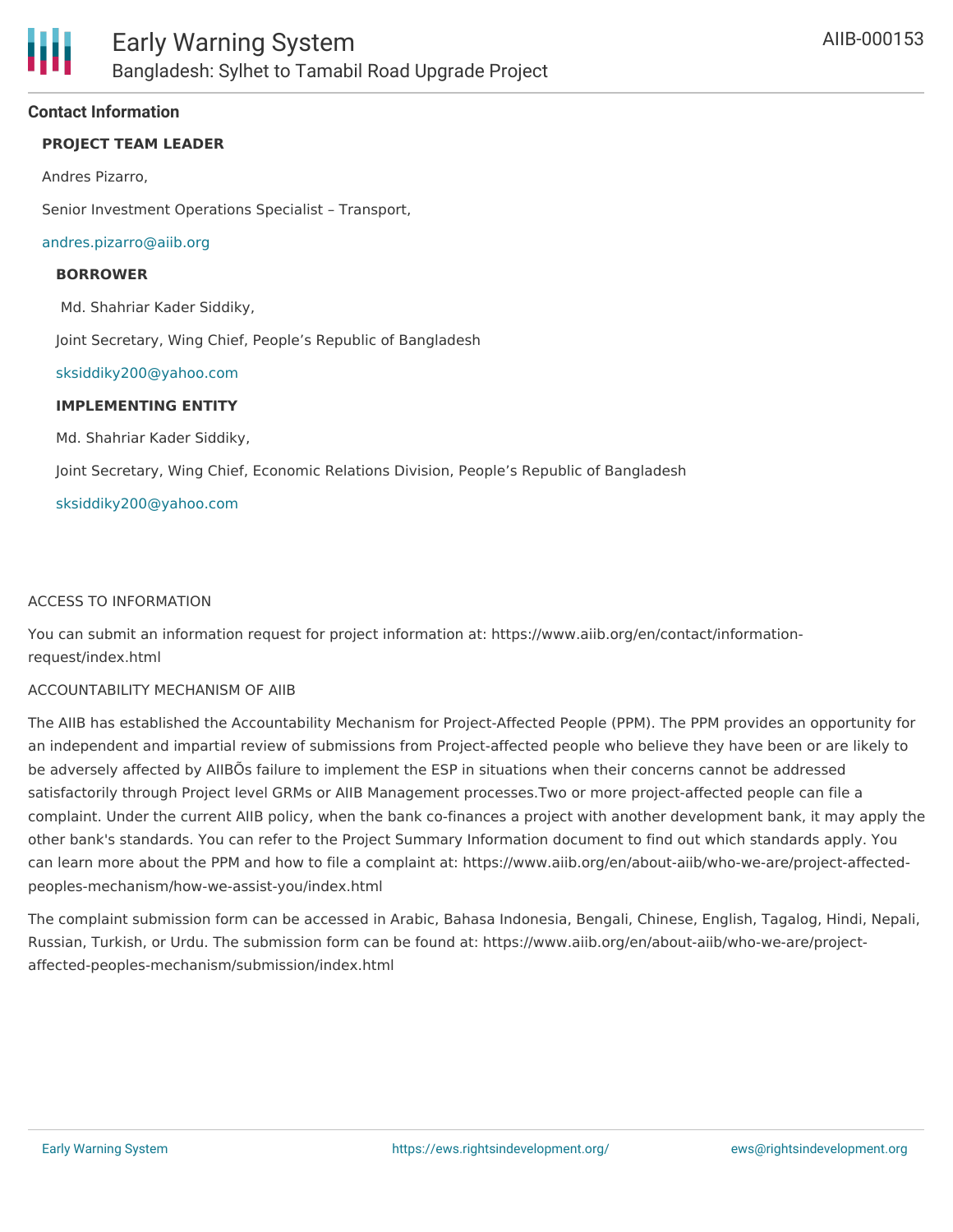

#### **Bank Documents**

- Draft [Environment](https://ewsdata.rightsindevelopment.org/files/documents/53/AIIB-000153_DxPYWiI.pdf) and Social Impact Assessment [\[Original](https://www.aiib.org/en/projects/details/2020/approved/_download/Bangladesh/ESIA-Sylhet-Tamabil-Road-Up-gradation-Corrected.pdf) Source]
- General [Procurement](https://ewsdata.rightsindevelopment.org/files/documents/53/AIIB-000153_IybYjHW.pdf) [\[Original](https://www.aiib.org/en/opportunities/business/project-procurement/_download/bangladesh/General-Procurement-Notice_final.pdf) Source]
- Project [Document](https://ewsdata.rightsindevelopment.org/files/documents/53/AIIB-000153_VPtfSyR.pdf) (March 13, 2020) [\[Original](https://www.aiib.org/en/projects/details/2020/approved/_download/Bangladesh/20200402-P000153-Sylhet-Tamabil-Road-Upgrade-Published-Document.pdf) Source]
- Project [Summary](https://ewsdata.rightsindevelopment.org/files/documents/53/AIIB-000153.pdf) (April 3,2020) [\[Original](https://www.aiib.org/en/projects/details/2020/approved/_download/Bangladesh/PSI-P000153-Bangladesh-Sylhet-Tamabil-Road-Post-Approval-PSI-April-3-2020.pdf) Source]
- [Resettlement](https://ewsdata.rightsindevelopment.org/files/documents/53/AIIB-000153_ELocuAC.pdf) Action Plan [\[Original](https://www.aiib.org/en/projects/details/2020/approved/_download/Bangladesh/Final-RAP-Sylhet-Tamabil-March2020.pdf) Source]
- [Resettlement](https://ewsdata.rightsindevelopment.org/files/documents/53/AIIB-000153_09Z7qq4.pdf) Planning Framework [\[Original](https://www.aiib.org/en/projects/details/2020/approved/_download/Bangladesh/Resettlement-Planning-Framework-converted.pdf) Source]
- [Resettlement](https://ewsdata.rightsindevelopment.org/files/documents/53/AIIB-000153_Nufgwa1.pdf) Planning Framework (Bangla)